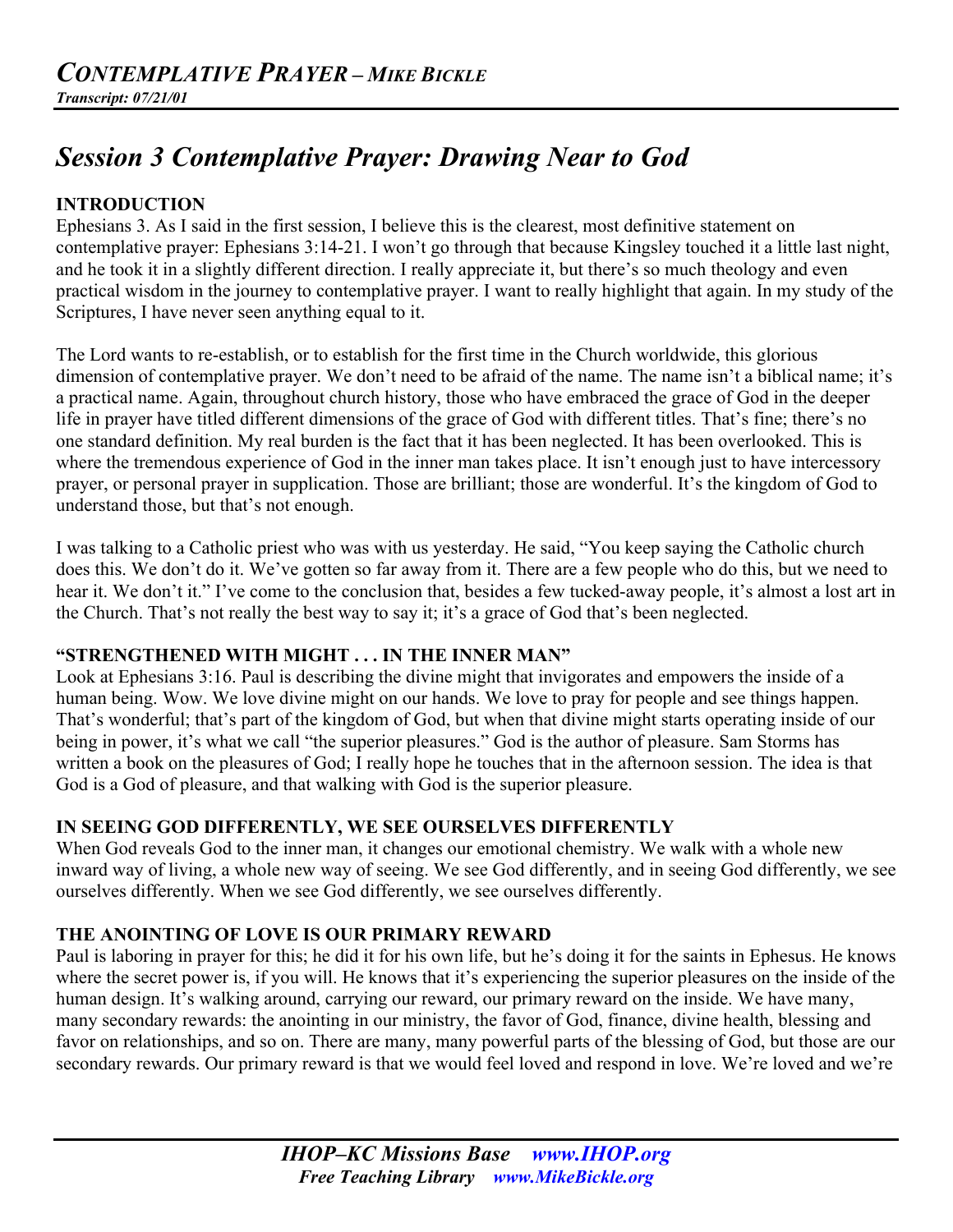lovers. It's the anointing to enjoy love. It's the anointing to enjoy it from God, the anointing to return it to God, and deliver it to others.

The anointing of love is the primary reward, because that's the very essence of God's being. He is love. To feel the love of God, to be broken and weak and to feel loved even a little is absolutely awesome. A little goes a long way. You feel a little of that and you think, "Oh, yes, I know why I'm alive, on the earth and in heaven." To feel love is exhilarating—to feel the power of being loved and desired and enjoyed by the triune God. What an awesome way to live, in this age and in the age to come. We're going to live that way forever—feeling loved, feeling delighted in, feeling pursued, feeling beautiful, feeling enjoyed. I love to be loved. I love it, and so do you. So does your neighbor who doesn't know Jesus. So does your neighbor who does know Jesus but doesn't know how to enter in. This is where the might is.

## **IT TAKES GOD TO LOVE GOD, AND TO FEEL LOVED BY GOD**

Look again at verse 16. It takes God to love God. It isn't just about ideas; it isn't just about sermons and conferences and ideas. When those ideas enter into the hidden recesses of the inner man, when those ideas enter in by the power of God and touch the spirit, they explode. There's impartation. It changes our emotional chemistry. It's powerful. It's the might of God exploding on the inside of the weak human frame. We call it the joy of the Lord; we call it enjoying God, but it's the power. It does take God's power to feel love. It takes God to love God and it takes God to feel loved by God. The Holy Spirit is the escort; there's only one way forward, and it's by the escort of the Holy Spirit, but the Church must position herself to go on that journey with the divine escort, the Holy Spirit.

Some people think that the issue of feeling loved by God is just an automatic thing. They say, "Well, I don't feel loved."

I say, "Do you have any comprehension of the magnitude of what you just said? You don't feel loved?"

"Well, you know. I don't really get this love thing."

What they mean is, they're assuming everyone else does and they don't, and I'm looking at them from a totally different perspective. I say, "It's a supernatural operation of God invigorating you if you feel loved. That's stunning. That's not just something you take for granted."

For that divine missile to hit the target in your being and explode in power is awesome. That's really where it's at. I said, "Don't take that for granted. That's the ultimate pinnacle of the glory of God touching you. You feel the fiery being of His heart towards you."

# **EMOTIONS THAT ARE TOUCHED AND ENFLAMED BY SUPERNATURAL POWER**

It doesn't end there. It awakens feelings that are reciprocated back to God. It takes might. It takes God to love God. Because I understand it a little, I want to position myself for might to be released in me. I'm not satisfied just doing the external work of the ministry; I'm committed to the work of the ministry because of what's going on, on the inside. So many people sign up for a task when God invited them to experience might inside their being, the experience of feeling God. I know we don't go by feelings. Our relationship isn't based on feelings, it's based on the facts of what He has done, but we were made to work rightly in fullness only when feelings are present. I don't mean present every moment of every day, but we go by the facts of redemption, the facts of who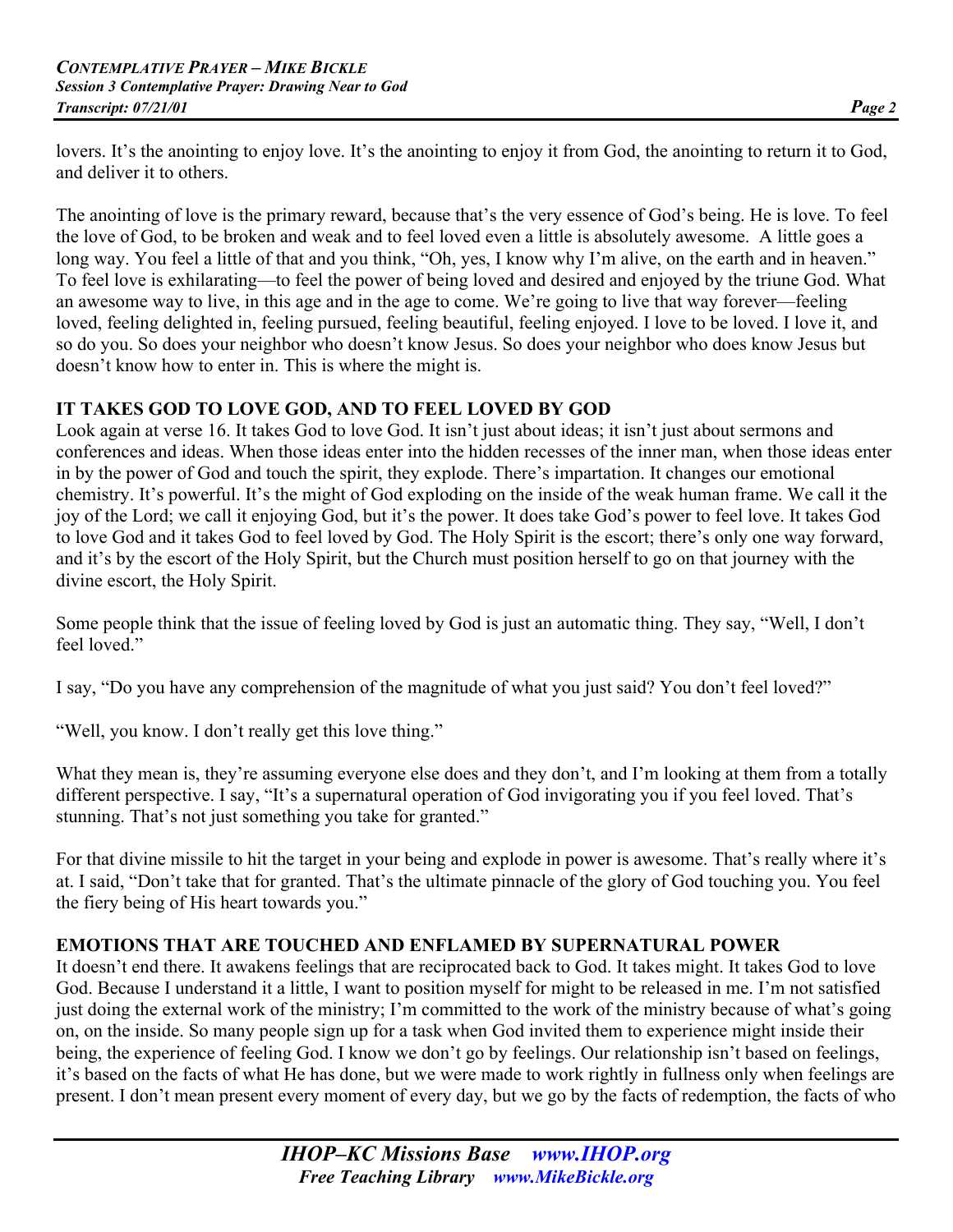He is. If you live only by facts, you're going to be broken, because you were made by an emotional God with very powerful capacities for emotion. If those emotions aren't touched and enflamed by supernatural power, you will be so susceptible to the counterfeit.

That's what Satan knows. He knows our capacity for emotion is so intense because we're made in the image of God who is intensely emotional. He is burning desire. He's not emotionalism, but He's full of emotion. He's not emotionalism, but He is fiery desire.

#### **SPIRITUAL BOREDOM IS THE ENEMY'S BEST WEAPON AGAINST US**

"God is love" (1 Jn. 4:8). He's an ocean; He's an inexhaustible ocean of divine love and fire. That's at the core of His being. You were made to only work like that. Contemplative prayer is the way into that reality. We have this massive capacity for emotion. We're trying to run the whole race on facts, trying to fill our minds with facts, and we do need to fill our minds, but there's a place where we realize that facts by themselves, disconnected from the escort called the Holy Spirit, releasing these facts with might on the inside, will never, ever get the job done. We walk around like robots, mechanically repeating doctrine, trying to fulfil the missions of the Church, the mandates of the Church, while being dead on the inside, broken and passionless.

The enemy knows that spiritual boredom is his best weapon against us. When we're spiritually bored, we're vulnerable to the counterfeit. I was talking with some friends this morning about "Transcendental Meditation" and the eastern religions. Transcendental Meditation exploded in the 1960s and 1970s. Millions flocked to this thing, and so many celebrities took Transcendental Meditation, which is the counterfeit of contemplative prayer. It's falsehood—having nothing to do with the Bible or the Spirit—but it's the cry for inward encounter.

So much of the Church seems content. They're not really content, but they think they're content if they have a little power on their hands. You'll never be content with power on your hands. Power in ministry may give you a bit of a platform, and you may get some people thinking you're cool. Even that's empty in a moment.

"Well, if I have power on my hands, then people will think I'm cool. I'll have friends. I can tell Mom, 'Mom, I told you I would make something of myself, and somehow it will all work.'" It doesn't work that way. We were made by a very fiery God as fiery human spirits. Until that fire is ignited and stewarded in us and released by the grace of God, we walk around like dead men, claiming facts and burning out doing the mandates. Meanwhile, the false religions, the eastern religions, are trying so hard with so many counterfeit attempts to touch the inner man. All these methods and teachers are aiming at power in the inner man. They want to be there and feel something alive that's not just pain on the inside. Some of them are aiming for nothingness as their way into life.

#### **YOU DON'T HAVE TO BE FULLY HEALED TO BE AN AGENT OF HEALING FOR OTHERS**

Beloved, Paul said it. Let's read verse 16, in the Bickle version: "That you would feel power and might and emotion and glory and have pleasure and love being alive and love being loved" (Eph. 3:16, paraphrased). That's what verse 16 means. I don't just love to be loved, and I do: I have a ferocious appetite to be loved. I love to be loved. It just feels so good, but there's something that feels just as good as being loved: it's loving back. We were made in the image of God. We were made to be lovers. We're wounded lovers, we're wounded worshipers; we're in process, we're on a journey, but we're still doing it.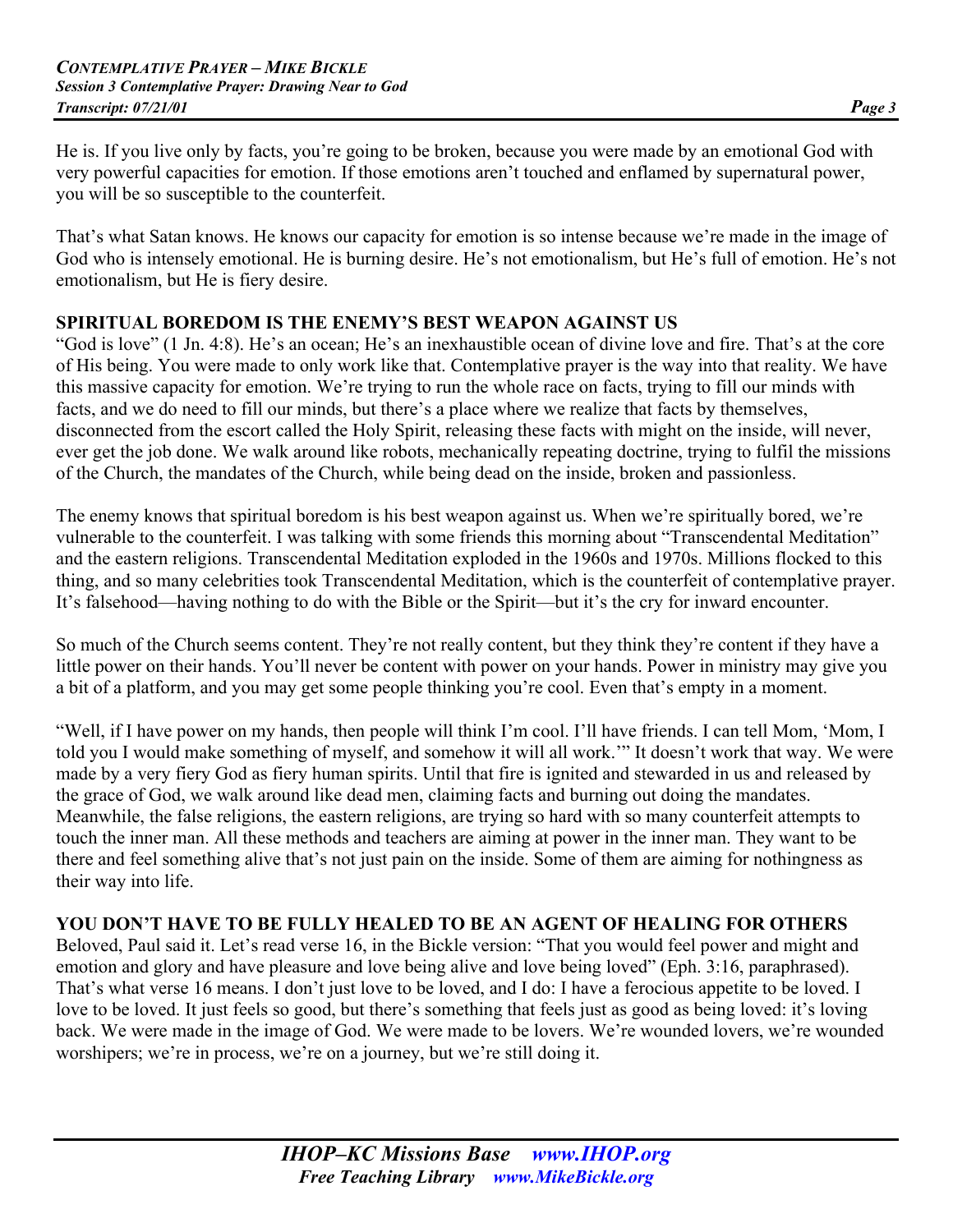Henry Nouwen wrote a book called *Wounded Healers*, which is brilliant. The point of the book is that you don't have to be fully healed to be an agent of healing for others. John Wimber picked up on that and talked about healing others in our own brokenness and weakness. Brilliant! We can love God and love one another and we can be worshipers even in flight, even in process, even in the midst of the journey. We're wounded lovers, we're wounded healers, but we're still authentic lovers. Though immature, we're authentic. We're wounded worshipers, but it's real.

I don't just love to be loved; I love to love everyone, even the old, mean men who are grumpy and grouchy. They love to love, but they can't connect because their hearts are so burned over and bruised, they think they don't love at all, but they're only alive by being loved and loving. We're only alive in the realm of love.

## **WE OVERCOME INFERIOR PLEASURES WITH SUPERIOR PLEASURES**

Ephesians 3:16 is all about contemplative prayer, the Holy Spirit escort into the realm of being alive, with divine might coursing through our being, moving inside of us. "Happy holiness" is what we call it. We talk a lot here about happy holiness, superior pleasures. If all you have are the inferior pleasures of sin, and you grit your teeth and try to renounce them, and try to make promises not to give into them, and you don't have a corresponding revelation of the superior pleasures, but you just keep trying to renounce the inferior ones, the Lord will tap you on the shoulder and say, "Turn around and experience the superior pleasures of might on the inside of your being." With superior pleasures we can overcome the inferior ones. If all we have are inferior pleasures, we're going to lose the battle over time. There's a giant void, a giant vacuum.

We will never experience the superior pleasures until we receive a new paradigm that God is our tender Father and Jesus is our passionate Bridegroom. But that's not enough. The doctrine of the Father as a tender father and the Son as a passionate bridegroom isn't in itself enough, because the information by itself must connect in the inner man, and that's a supernatural act. It's revelation; it's a supernatural activity when that information goes through your mind and ignites the human spirit, the hidden parts of our being that we don't understand. It's the mystery of the human spirit.

Paul the apostle mentioned the mystery in Colossians 3:3. He said, "Your life is hidden with Christ in God" (Col. 3:3). That means many things, but there are so many dimensions of how your being works that are hidden from you. You can't see the mystery of the vast world inside of you called the human spirit. It's that vast world inside of us, the eternal human spirit. All the false religions exploit that reality, trying to search it out and probe it and enter into experiences that satisfy. Our life is hidden. We don't know how glorious we are in Christ Jesus. We don't know how beautiful we are. We don't know how great we are. We don't know what it means that we're the Bride of Christ, sitting with Him forever. The glory and the beauty and the success of our life are truly hidden from us. Our lives are hidden in Christ. They're only made known in Jesus a little in this age, and fully only in the age to come.

Our lives are hidden away. We can't see who we are. We can't see our own beauty. We can't know our spiritual identity except in Jesus. Your life is hidden in that Man and only in knowing that Man are the secrets to knowing who you are given to you, little by little. But even then, it's more than just knowledge. Knowledge is powerful, and I believe in filling my mind with knowledge, but that knowledge can't enter into the deep recesses of my being without the action of the third person of the Trinity. He has to be present or it doesn't ignite, and if it doesn't ignite, I have information that I'm claiming, which is good and important, and I have a task that I'm committed to do, but my heart is dead and I'm being overwhelmed by inferior pleasures.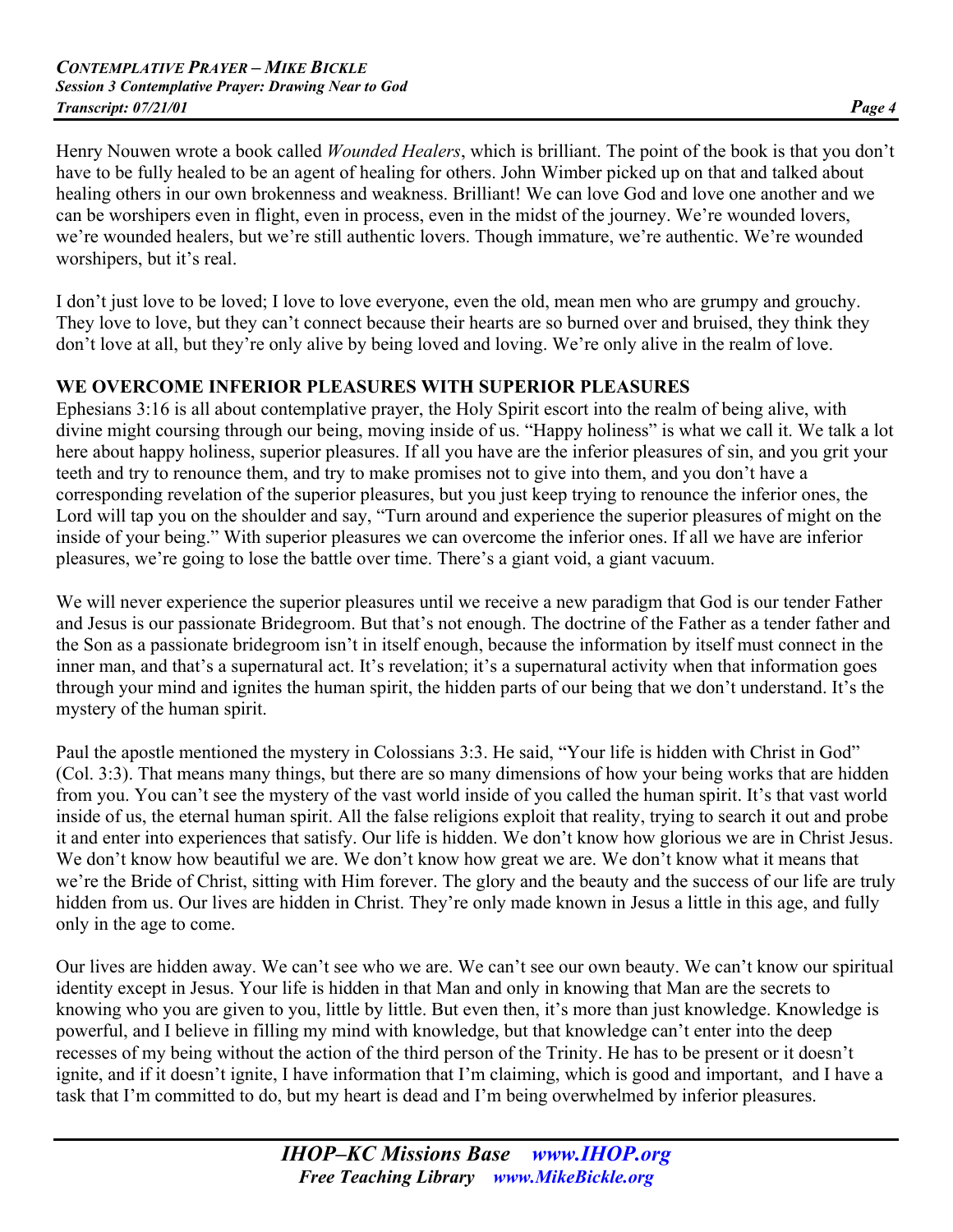God says, "Touch the superior ones. Take the information and connect with it."

How do you connect with it? It's called contemplative prayer—the lost grace, the neglected grace in the Body of Christ. We become students of theology instead of those who encounter and experience God in the inner man. When I say *we*, I'm talking about the "Go for God gang" across the earth, whoever they are. I'm talking about those millions that go to those crazy conferences all over the earth, and they go hard. Being students of theology is never enough; we have to be people who encounter God deep in our spirits. You don't encounter God in a sufficient way if your life is on the run. You don't encounter God enough on the run. There are lifestyle decisions, there are radical changes in the way you spend money, the way you spend time. The way you spend time won't change until the way you spend money changes. The way you spend time is a radical expression about how you spend money. It really is. We have many, many changes to make if we're going to encounter God.

There's a reason contemplative prayer is a neglected grace. It's the grace that connects our spirit in encounter with God's Spirit in a discernable way, in an ongoing way. I'm so desperate that the Lord restores this in the Body of Christ. I keep saying, "Restore it; it has never taken root yet. Establish it; that's it."

Maybe 1 percent of the Body of Christ in history has had this. It needs to be established. Ephesians 3:16 is about your inheritance to feel loved and to feel love back, and to live with power on the inside of your being, not just the giftings of your hands and mind. You may be a great musician or a brilliant scientist, but it's more than just anointing when you lay hands on people. It's carrying the reality, moving and active, inside the secret place, the hidden part, the inner man. Wow! I want this. Do you want this? I want this, you want this, and we're going for it.

I look at the eastern religions, and millions are joining them. I say, "No!"

The Lord says, "My people need to have the joy of the superior pleasures in their countenance and in their lifestyles, to woo them out of the counterfeit."

The multitudes of the nations, the people who are moving into these false religions, trying to go into deeper lives and more mystical experiences, look at us and say, "Ugh! You men grit your teeth, sin a lot in secret, live in total condemnation, judge one another horrifically for it, judge yourselves, and then turn the sword on one another. You live on the surface. You live in the values of the world, lust and greed and pride, and you tell us you have the secret? I don't think so. We already checked you guys out; it isn't happening in the Western church."

It won't be an argument that wins them. It won't be a dialogue or debate; it will be people who are "living flames of love," as John of the Cross said. I don't even mean we look at them and say, "Hey, we're living flames of love." I'm not talking about buying the tee-shirt or the bumper sticker and wearing it; I'm talking about living differently. It's called happy holiness. Beloved, this isn't going to happen in any other way except through the path of Ephesians 3, which is the path into supernatural activity on the inside of the hidden part of our being.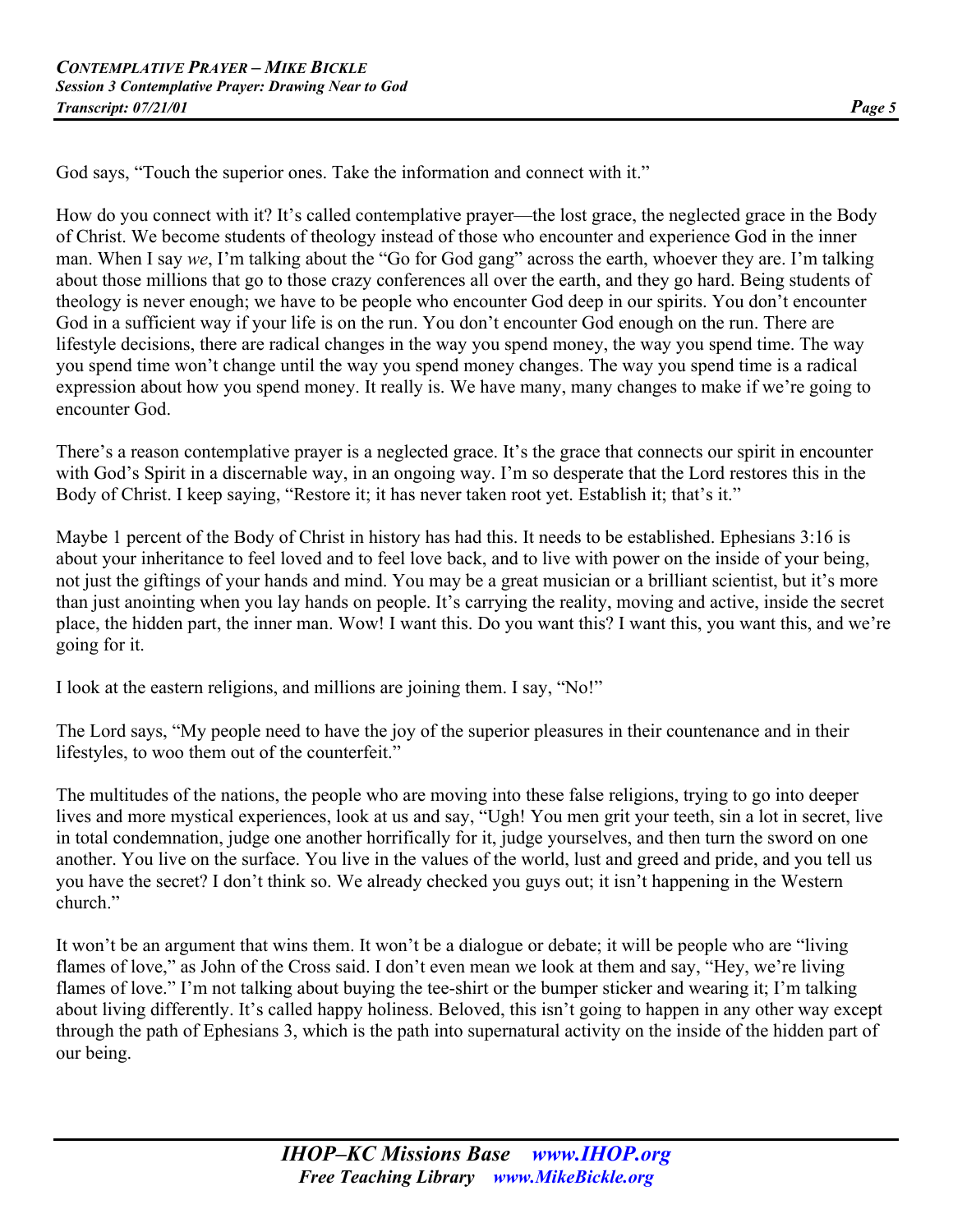Look at that: strength with divine might in the secret place of the human design. Whoa! Feeling loved, feeling love back, happy holiness. Whoa! I don't even need verse 17; I'm hooked. Verse 16 is good enough.

#### **WE BECOME THE THINGS THAT WE BEHOLD IN GOD**

Verse 17 is Jesus manifesting His emotions, manifesting His personality, manifesting His presence inside of your being. Oh, I love it. When Jesus manifests Himself, when His personality and His emotional reality is imparted to yours a little, it's called being rooted and grounded in love, feeling love and loving back. It's called being loved and a lover, being rooted and grounded. Jesus dwells within my being, in the overflow of His fiery ocean of love, helping me to be rooted and grounded. Those are two great words we won't go into. I feel a little loved, and I love a little more. Oh, I like this whole way.

The Lord says, "This is the way I have ordained for the human race through the Holy Spirit." Oh, this is really the way to do it.

You have to get quiet, though. You have to get a new image of who God is. Only there can you see who you are, because your life is hidden in God. You can't know who you are until you know a little of what God looks like emotionally, and until that happens, you can't know what you look like emotionally to God. I call it the "beholding and becoming" principal. Only as we behold what His heart looks like can we become an expression of that heart reality in our own being. Only by seeing a God of passion can we become passionate. Only by seeing a God who pursues us can we become a pursuer of God. Whatever we behold in God's heart is what we become in our heart before God: a lover, a pursuer, a delighter, an enjoyer. John said it himself: "You love God because He first loved you" (1 Jn. 4:19, paraphrased). You're a lover because He showed you Himself as a lover. Do you know why you love Him? Because He first loved you. Do you know why you're something of a lover of God? I mean, we're lovers of God in reality; that's our identity, but do you know why some of it is manifesting? You have a bit of love growing inside of you because He revealed Himself as a lover to you.

#### **"WE LOVE HIM BECAUSE HE FIRST LOVED US"**

Whenever God wants me to become something at the heart level, He lets me behold that in His heart for me. It's the beholding-and-becoming principal. Whatever you behold in God's heart for you is what you become in your heart before God. "We love Him because He first loved us." You can write the word *enjoy* there: we enjoy Him because we knew He first enjoyed us. You want to enjoy God? You need to study and fill your mind with the reality that God enjoys you. We pursue God because of the revelation that He's a pursuer. Do you want people to pursue God? Reveal to them the revelation of the hot pursuit of God's heart for them. It's the beholding and becoming, being rooted and grounded. What a way to live!

#### **IF YOU POSITION YOUR HEART, HE WILL RELEASE HIS PRESENCE**

My point isn't just that the information is critical. That's one of my favorite points in life, but I'll get off of that. My point today is that information ignites in your being through contemplative prayer. It isn't enough to have it in a book; it isn't enough to hear a tape series, or even to echo it for others. It isn't enough to have it in your mind with clarity. It's only ignited through encounter in the inner man, and this is what God is jealous to give us. It isn't like we're talking Him into it; He's talking us into it. He isn't saying, "Well, for you, I guess we're getting close to the second coming. I could pick things up a little since it's you and you won't leave Me alone. OK, I'll let you feel more of Me."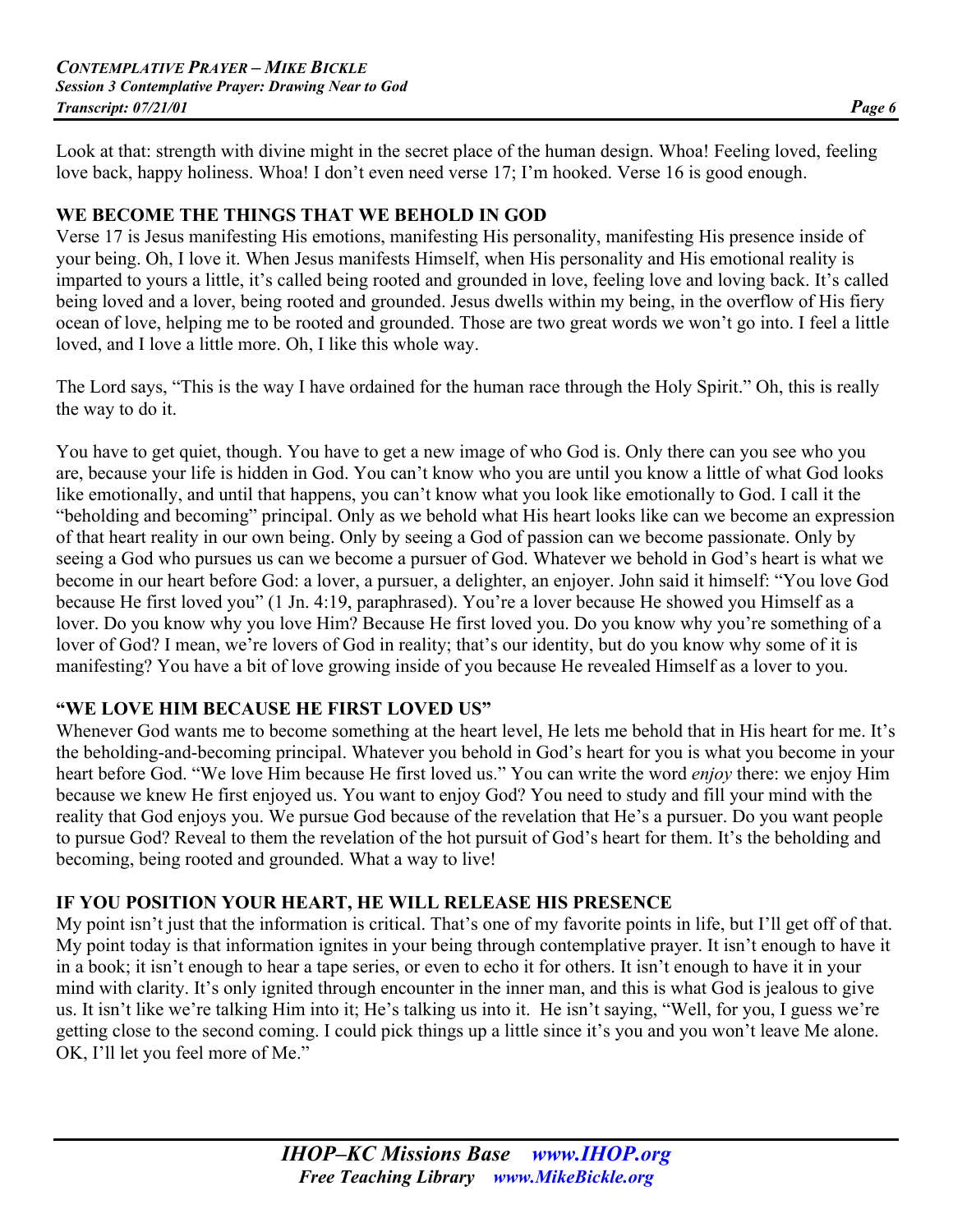That's not how it works. He's saying, "I'm the One who's pursuing. I'm trying to talk you into it. The problem is that you're so busy and so superficial and you have so many lies in your being that you don't buy into this."

James 4:5 says the Holy Spirit jealously desires us. James 4 is all about drawing near to God. "Draw near to God, and He will draw near to you" (Js. 4:8). If you draw near to God, He will manifest His presence in your being. If you position your heart, He will release His presence. "Draw near to God, and He will draw near to you." Do the external acts of positioning yourself, called "contemplative prayer," and He will release His presence on the inside of you.

#### **"THE SPIRIT WITHIN US YEARNS WITH JEALOUSY"**

As much as I like James 4:8, the part that excites me is verse 5, in which the Holy Spirit shows Himself as the jealous God. He jealously yearns for you to do this.

"Holy Spirit, I know You're busy, You have this giant job description. You're all over the earth."

 Some angel speaks up: "All over the earth? He has way more to do in heaven. Do you want to see what He does up there?"

"Holy Spirit, You have a big job description; I know You're busy, but could You help me? Could You escort me personally?"

He says, "I jealously yearn to do that; I want it so much. I will if you will." That's what the Holy Spirit says: "I will if you will. I jealously yearn. Do you jealously yearn to enter into this internal reality?"

The contemplatives in history call it the interior life. It's called "developing the interior life." The Holy Spirit says, "I will if you will."

"How do I do it?"

Like Mary of Bethany, you sit at His feet. Fill your mind with new ideas of God, and you'll get new ideas of you. But that's not enough: learn to commune with the Holy Spirit in your spirit and it ignites inside of you; it's supernatural. I look at these eastern religions and say, "No, no, no! They're sweeping the earth."

The Lord says, "I have an answer, believe Me."

The Ephesians 3 church, the Church in the Ephesians 3 reality, will so outshine the false religions. They're looking into a vacuum, or they're gazing into the demonic powers of darkness. We're looking into eternal love and the throne and communing with light on the inside of our being.

#### **TO THOSE WHO HAVE, MORE IS GIVEN**

"So that you may be able to comprehend. . ." (Eph. 3:18). It isn't enough that the presence touches us in verse 17. We can only comprehend by the presence. We have to put ourselves in a position. Like I said the other day, the rich get richer (Mk. 4:24). To those who have, more is given. To those who have a certain introduction into love, who are rooted, it's only beginning; there's a whole harvest of love waiting to happen—that's the rooting.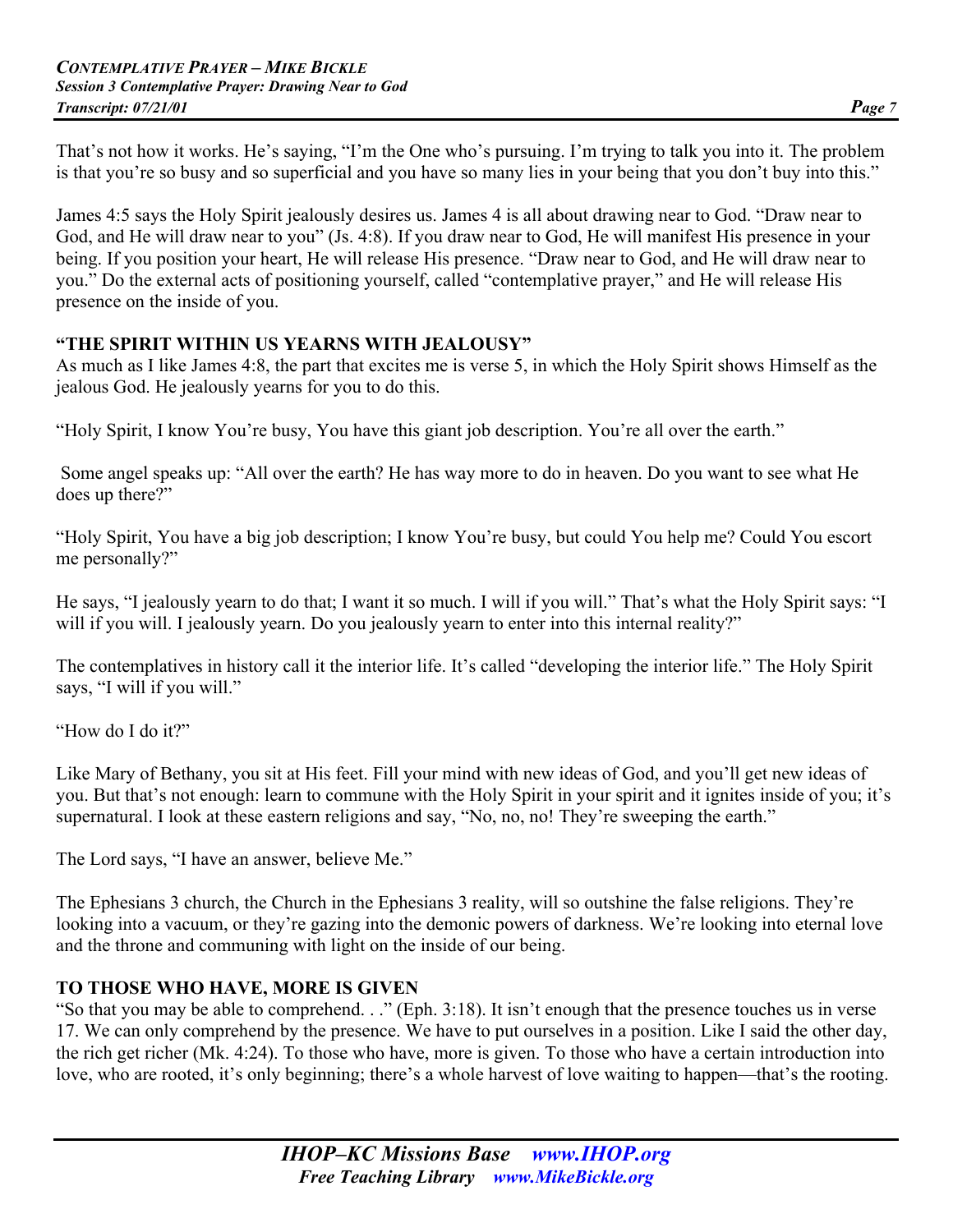Verse 17 is the introduction; verse 18 is the vast ocean. Verse 17 is the beginning; verse 18 is the fullness. Only lovers grow deeply in love.

In verse 17, we get introduced to the realm of love; in verse 18, we get lost in the ocean of eternal love. Only the lovers who engage with the introductory places of the realm of love, of being loved and being lovers back, are candidates for the vast ocean of love. Verse 18 is a neat doctrine that frustrates us, because verse 18 is unreality without an introduction of being rooted in verse 17. It's an unreality without divine might and it's an unreality without laboring in prayer.

In verse 14, Paul says, "I bow my knees" (Eph. 3:14). He's talking about the prayer process that birthed this dynamic on the inside. We can pray for our friends that this will happen, but it's the posturing of our own heart that makes it happen as well. It's the Mary of Bethany heart.

In verse 18, he prays that we would know and comprehend the vast ocean of love. It takes God to know God. If it takes God to love God, it takes God to know God. You can't enter into that divine treasury.

"Open the treasury! I want to look at gold!"

Those security guards guarding the gold reserve at Fort Knox would look at you and say, "Hmmm, call 9-1-1 quick; this man has really lost it."

You can't just go up to the divine treasury and say, "Open up your gates, here I am." We need an escort. It takes power to gaze into these unseen things; it takes God to know God. The Holy Spirit is jealous. He'll do it, but we can't bypass encountering the Spirit. We can't bypass a life of fellowshipping with the Spirit. We can't bypass the reality of the Spirit and just strut up there and open the gates and walk away with the gold.

The Holy Spirit says, "You're not getting into that treasury without Me walking you up there and opening it up and empowering you." It takes power to know God. It takes God's power to know what God looks like.

I don't just mean because it's mysterious information. It's more than just mysterious information about what God looks like in His being; it's that the information is of another caliber than we have in the natural.

#### **THE NATURAL CAPACITIES CAN'T RECEIVE SUPERNATURAL THINGS**

Paul said in 1 Corinthians 2:13 that the natural capacities don't have the ability to receive supernatural things. It's an issue of capacity. You get a billion-watt, whatever—I'm bad at all these analogies. Anyway, if you plug a billion volts into a 110-watt unit, it's going to fry the unit. It's an issue of capacity. The natural capacities can't receive the supernatural dimensions. It takes a Holy Spirit escort. It isn't just that the information is private, and it's impossible to have it unless God wants to give it; it's that our capacities don't work. The plugin doesn't work.

#### **YOUR HISTORY OF ENCOUNTERING GOD DOESN'T GUARANTEE ENCOUNTERS TODAY**

"Well, I'm really smart. I have a PhD and I can say it better than anyone and I have read all the books and all this stuff."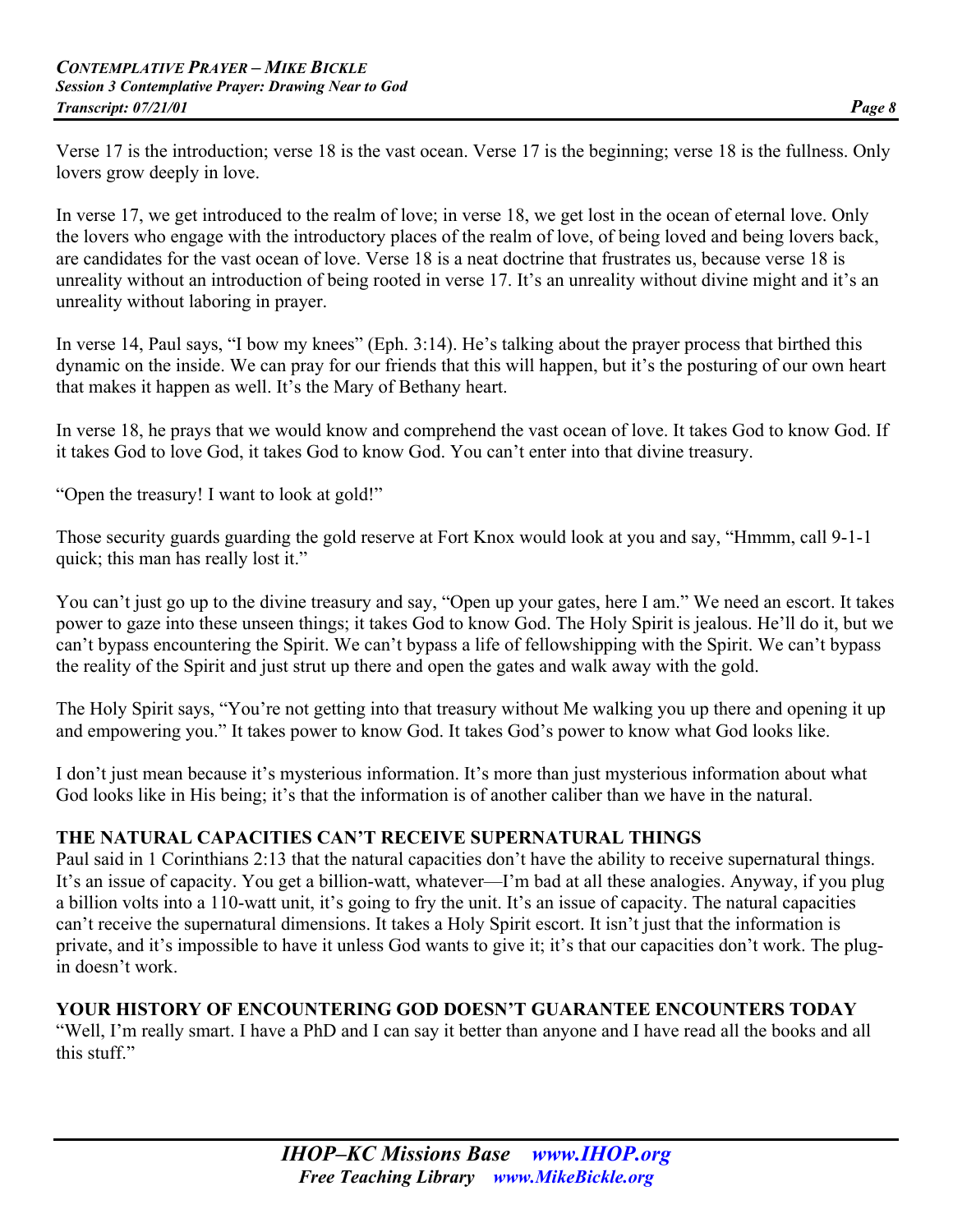The Holy Spirit says, "Good, but your capacity isn't getting built for this without My presence's aid upon Your heart."

"Yeah, but I'm really smart. I read all those books."

He says, "Yeah, you don't get it. You have to be escorted. It takes God to know God. You can't bypass life with Me and enter into this capacity."

"But I did a little of You a couple years ago. Remember that one time when I just went really hard?"

"It has to be God in the present tense. Your history of God isn't what sets you up for encounters today." It's a present life with God. Our history in God matters, but it's our present life with God; it's called communing prayer—really.

Now at a conference like this, I can't really give a lot of details, though I'm trying to do that today. I have a few more minutes today, and I'll definitely continue tomorrow. I don't know that much about it. I don't want to stand up here like some big, small man. I'm a beginner. I'm a beginner's beginner. My goal isn't to try and give you all the steps. One reason is because I don't have time, and the biggest reason is because I don't know all the steps. Another reason is that you can only take so much. My desire is to give you a vision to go there. If you leave here saying, "I don't know how to do it, but I'm just sick about this thing, I have to do it," we win. You'll figure it out. The Holy Spirit is jealous. He yearns for it; He really wants it.

#### **YESTERDAY'S MANNA IS ROTTEN TODAY**

You have to say, "I don't fully get it all. He didn't give too many details, but I'm sick in my being about this. Oh, I have to do this. This bothers me." I tell you, then we win. Then we can give you a few resources. Even the resources, even the information in the books and tapes, as helpful as they are, aren't enough. At the end of the day it takes the Spirit's presence, those present-tense encounters that draw us to Him. Let's not make light of those who have gone before us; they know the path, but the knowledge of the path itself doesn't get you into the treasury. It helps, but it's the Spirit in the present tense.

It's why, during Israel's sojourn in the wilderness, the manna was rotten after a day, except on the Sabbath. A day later, the manna was rotten. Yesterday's manna is rotten today. It doesn't mean our truths of yesterday aren't good; they're not fake, but they don't have power in our being today. We need encounters regularly. We live lives of prayer. Look at verse 18: Kingsley Fletcher last night said the words, "An open mind." I say it a little differently, but it's the same idea. His terms are a little different.

#### **THE LORD IS GOING TO RELEASE THE CHURCH'S TREASURIES OF GOLD**

Here it is in verse 18, "That you would be able to comprehend with all the saints" (Eph. 3:18). There it is: all the saints. Here's the point: you won't reinvent the wheel in your one life and know all the mysteries that God has entrusted to the Church in history. Imagine this: the Holy Spirit has been leading the church. Since the day of Pentecost, He has been the Teacher. We have this very limited, 110-volt unit inside; God has billions of volts to give. You have your little 110-volt unit, like I do; we start out right out of Bible school. Maybe I have fifty years, maybe I have eighty years; who knows?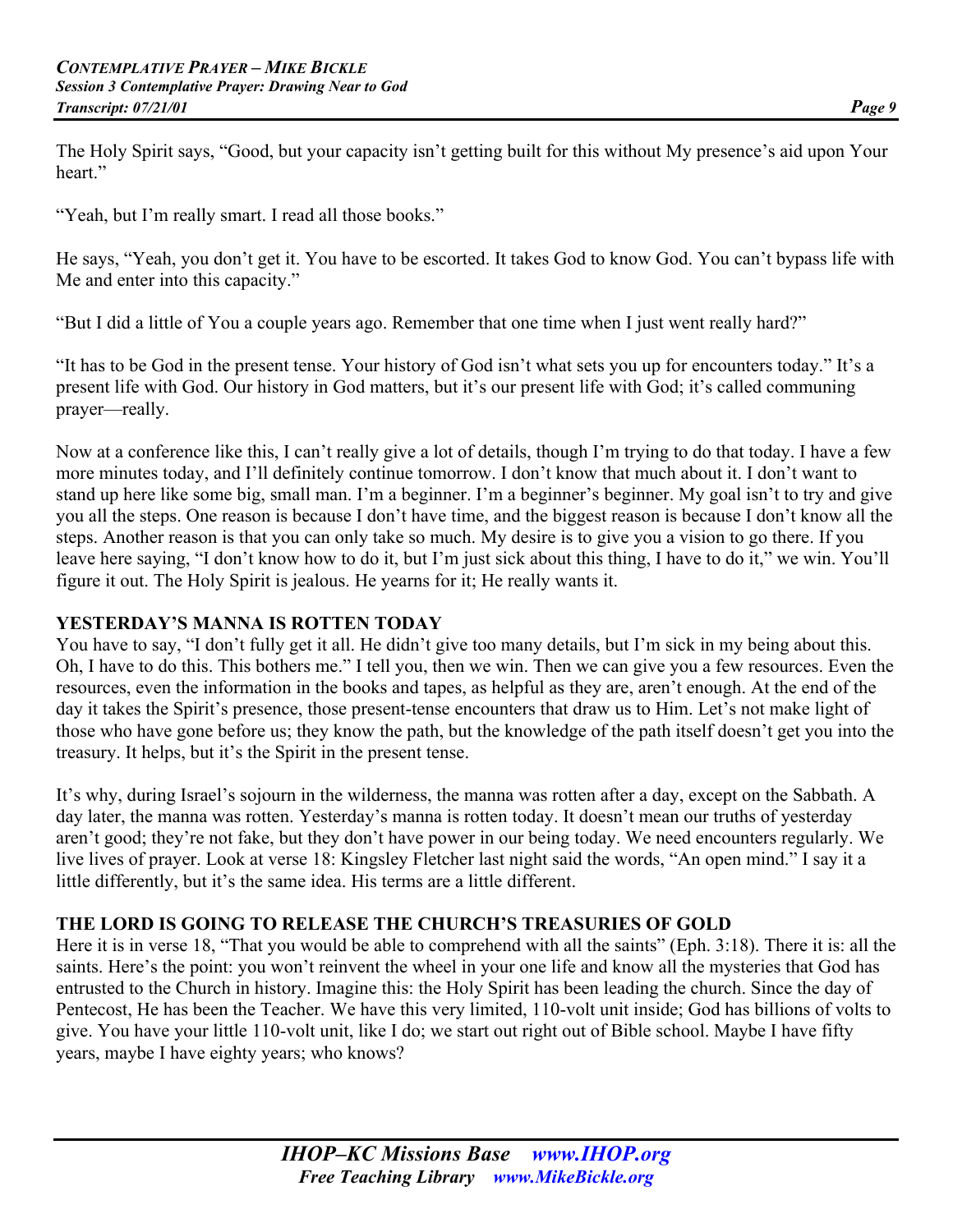The Lord says, "You think you're going to grasp all I have taught the Church in history in eighty little years with that little voltage, with your small capacity? No, it isn't going to happen. I want you to be students. I want you to receive. I want your heart open."

Part of the treasury of experience and understanding is going to crescendo in the generation of the Lord's return. There's a global dimension of understanding and revelation that's coming to the Church. Not just because we all discovered brand-new things in the last ten to twenty years of natural history; it's because we learn to receive the gold deposited to the whole Church across the earth over history.

I wish—not really, but I wish it could be easier in the flesh. I wish the Lord said, "That you would be able to comprehend the vastness of God's love with all the charismatic, non-denominational people in your church this month." It would be nice if we could comprehend it with all non-denominational charismatics. Well, let's throw in some of the mainline charismatics; they're good too. And there's this one man, he's not even charismatic, but he's pretty neat. OK, throw him in. The Protestant church with all its twenty hundred streams won't make this work. We have to drink from the wealth. The Catholic church, with all its history, doesn't have it. There's a vast world we rarely think about in America called the Orthodox church and the brightness of God's glory in their history. It's different from the Western Roman Catholic church. There are many differences.

Then there's the Messianic, and there are all kinds of things coming to the surface. We're in the Protestant wing, most of us, and, like I said earlier, you don't have to agree with all the hundred streams. You don't have to join them. By the way, 100 is a hypothetical number. All of the streams in the Protestant church bug me—all of them. Even the one I'm in bugs me. I don't even know which one I'm in; I got all confused. They say, "What stream are you in?"

I say, "Well, just, oh my goodness. I'm a mutt of church history. I don't know." I can't label it very clearly. I'm just hungry like you are. Anyway, every one of the hundred streams in the Protestant church bug me. They all have errors and they all have irritating people in their history.

The Lord says, "I'm not telling you to join them in the legal sense of an institution. I'm asking you to serve them and receive from them. I'm asking you to love them. I'm asking you to be a cheerleader for them. I'm asking you to learn from them."

"OK, I can do that with the Protestants."

He says, "I don't want you to join the Catholic church." I'm not Catholic; I have no intention of being Catholic. More than that, I'm committed to not becoming a Catholic; I'm adamant about it. I have no interest, no desire zero. I don't believe in all the dogma of the Roman Catholic church, but I know that I can't go into the depths without the whole Church. There's just no precedence in history. I don't want to be Eastern Orthodox. I don't want to be one of the Orthodox institutional churches that buy into all the dogma of the church, but I tell you I want to drink from the whole Church. I don't want to be in the Messianic church. I believe in what God is doing, but I don't want to become a Messianic believer.

Someone says, "Well, by definition, you can't." I don't even know what I want to be, to be honest. I just want to go hard with God with people who are lovers of Jesus.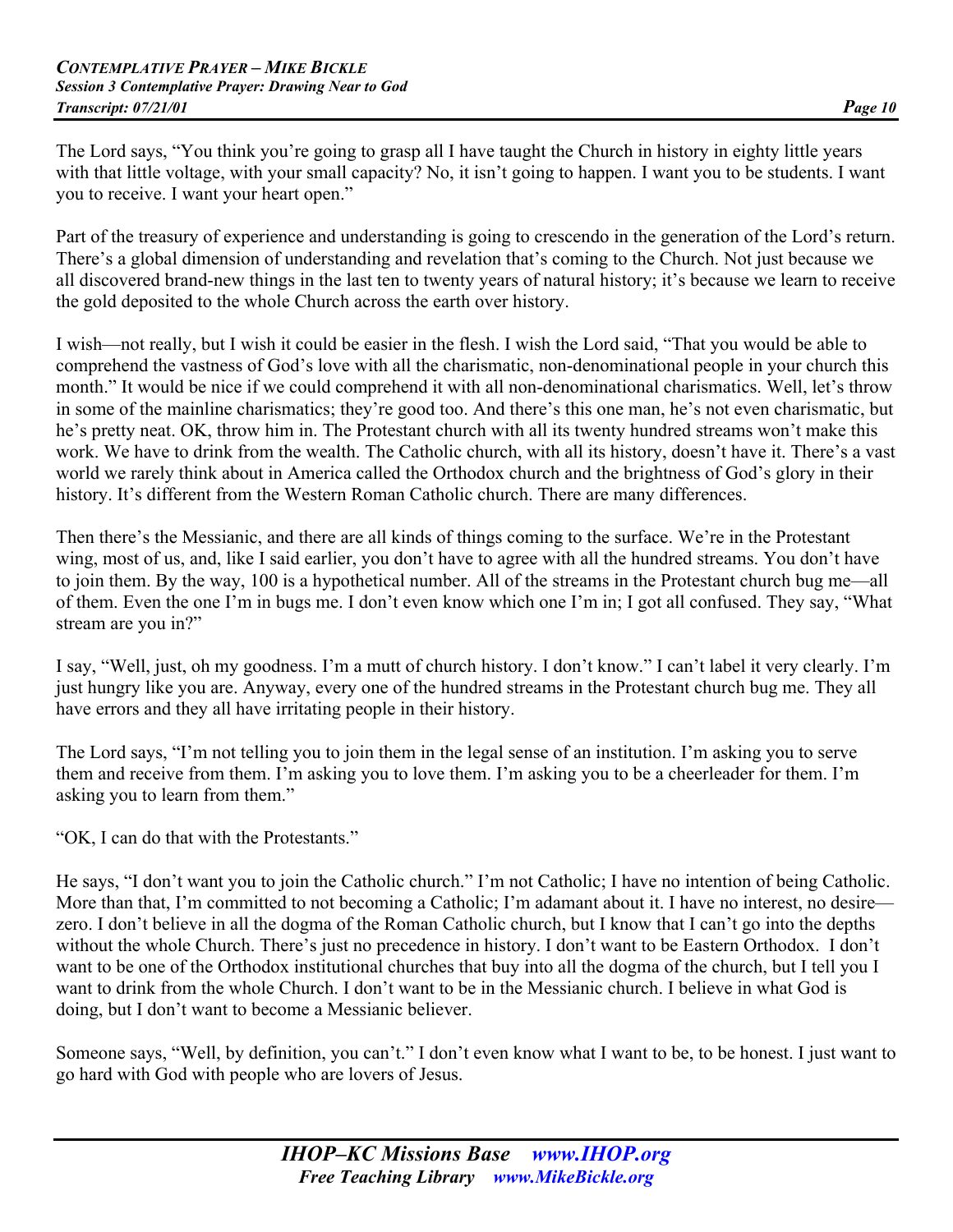Here's our safety: our safety isn't in being able to so own all the dogma of every religious institution that we can join it. Our safety is not in that. Our safety is in our focus on the Man Christ Jesus and a radical commitment to the Scriptures and a radical commitment to love. That's our safety. I go to these different places in the Protestant world, and in the Catholic world, and I've had the chance to fellowship with some of the top leaders in the Orthodox church.

#### **"THE ONLY THING I DO IS JESUS BY THE WORD OF GOD"**

I say, "Jesus, here's all I care about. From where I'm at, I don't plan to join any of these. Or, really, I won't. It's more than not planning to do it. I'm sure of that in the grace of God. Here's the deal, Father: I just love Your Son, sitting at Your right hand, as You described in Revelation 4 and 5."

I love Him, and I tell these different ones, "The only thing I do is Jesus. You have to know. Don't introduce me to your people and want me to do something besides Jesus, because I'll really disappoint you and embarrass you. All I do is Jesus by the Word of God. If that's what you want, I'll come, and I'll come with a heart of joy. I do Jesus and the Word of God with all my heart. If it's in the Bible and it's about Jesus, by the Holy Spirit, you've got me."

Here's why: Jesus will win the eschatological beauty contest at the end of the age. He really will, if He's proclaimed. I use the word *eschatological* to mean the end times. Jesus wins the great end-time beauty contest.

"Well, they talk to angels." Oh, don't worry. Wait until He's set forth on the stage; He will outshine those angels. Isaiah 24 says, "The sun will draw back in embarrassment when He appears" (Isa. 24:23, paraphrased). The sun will say, "Oh, I can't deal with this," when the glory of the God-Man steps onto the scene of natural history.

I say, "You're only worried about those things because you don't see what they see." That groups thinks about angels and I say, "Oh, don't worry. When they stand next to each other, He wins." Angel, score: 3, 6, 2, 4. Jesus, score: 10, 10, 10, 10. Sorry, angels.

He will outshine the saints throughout history. He will outshine Mary, of whom the Scriptures said, "She will be called blessed" (Lk. 1:48, paraphrased). One of these days, we have to get around to obeying what the Scriptures said. She is called blessed, except in the Protestant church. But when you put Mary next to Jesus, Jesus is stunning in His beauty: 10, 10, 10, 10. He'll win every single one of the sideshows, every one.

The Holy Spirit and the Father say, "Don't be so worried; just exalt Jesus. Be lovesick. Talk about His beauty as it's declared in the Word amid those shark-infested waters, those trip wires. Just stay focused on Jesus and His beauty, and you're in the safety zone." Stay in the Word of God and don't worry about all the other stuff. You don't have to join all the institutions. I'm telling you this for a very important reason, because of this phrase in verse 18, "able to comprehend with all the saints." That's a critical phrase of going deep. Your tradition doesn't have all the gold the Spirit wants to give to the Scriptures. Why? Our frames are just too small. Our histories are too small. No one can contain all that God will give about the beauty of the God-Man, no one.

Look at verse 18: this is God's main pathway into fullness. What we're after is verse 19. There must be more. That's what we're into, right? There must be more. It's the fullness of God, the cry of our spirit; there must be more.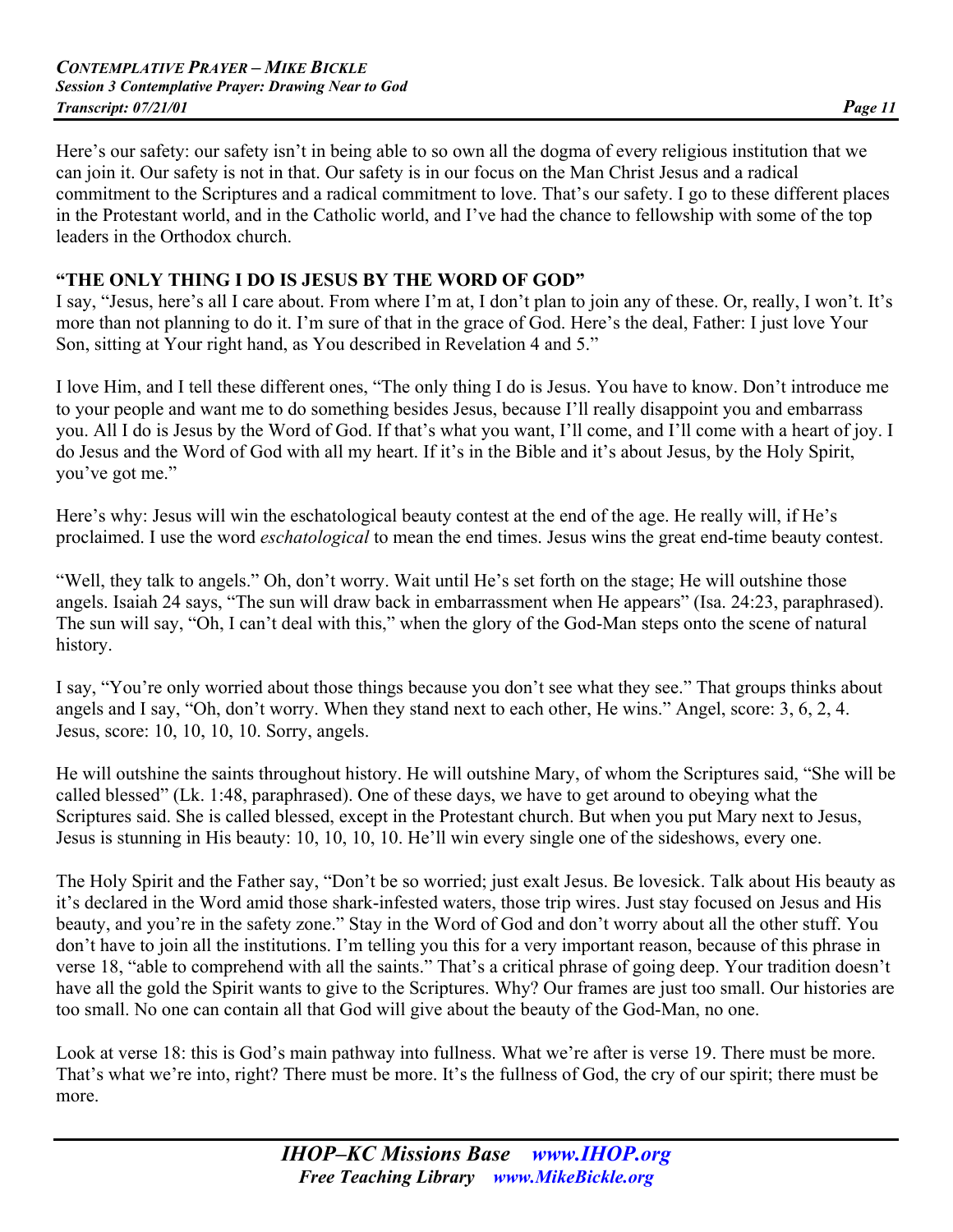The Holy Spirit says, "There's more, I promise you. There's way more than what you're walking in. I want to bring you into the fullness of God in the relative sense in this age."

I think it was David Ruis who wrote the song, "There Must Be More." I'm not that easy-going; I'm kind of intense. I'm not just jovial and easy-going, saying, "Hey, cool!" The truth is, I say, "Most of you guys just bug me all the time, to be totally honest. A lot of the things you do annoy me. Why do you do that? Why are those books written? Stop it!"

That's what's going on a lot. I'm not just this happy, easy-going, "love everyone" sort of person. I want to do that, but at this point I'm too broken, and that's not where I'm at. I'm being very pragmatic about it; I'm doing it for sanctified, selfish reasons. There must be more, and I have to get it.

#### **THE LORD IS RAISING UP AN INTERNATIONAL FAMILY OF AFFECTION**

The Lord says, "You're going to have to cross some lines to go drink. Go cross the lines." I put things in these traditions, in these camps, in the hundred streams. Again, that's a made-up number. It isn't just crossing the lines; it happens within our own Protestant world. "I gave them something you don't have the capacity to get because you're so busied and filled with the little I'm giving you. Go learn from them."

"Lord, I don't want to do that. They just bug me too much. They have too many errors."

"OK, then be satisfied with what you have."

"Oh, I hate that part."

"Go cross the lines."

"I'm tired. I'm busy."

"Good. Go with what you have."

"OK, I'll cross the lines. I'll buy the book. I don't want to talk to them. Is that OK?"

"No, I want you to buy the books, I want you to talk to them, I want you to kneel down and let them pray for you."

Here's what's happening. I'm doing it because I'm greedy for the glory; it's sanctified selfishness. I want more. Like you, I'm addicted to this thing. I can't bear living in the realm I'm living in. I can't bear the realm I'm living in right now. I can't bear living where I'm living now.

He says, "OK, I'm starving you out. Cross the line." So I go over there within the Protestant world. They bug me as much as the other groups. I go over there, I hear from them, I see the love of Jesus in their eyes. Their language is a little different, they use different verses, they have different experiences. They lay hands on me. I get up after a couple of days, go back and tell the man, "I really like those people."

The Lord says, "Got ya!"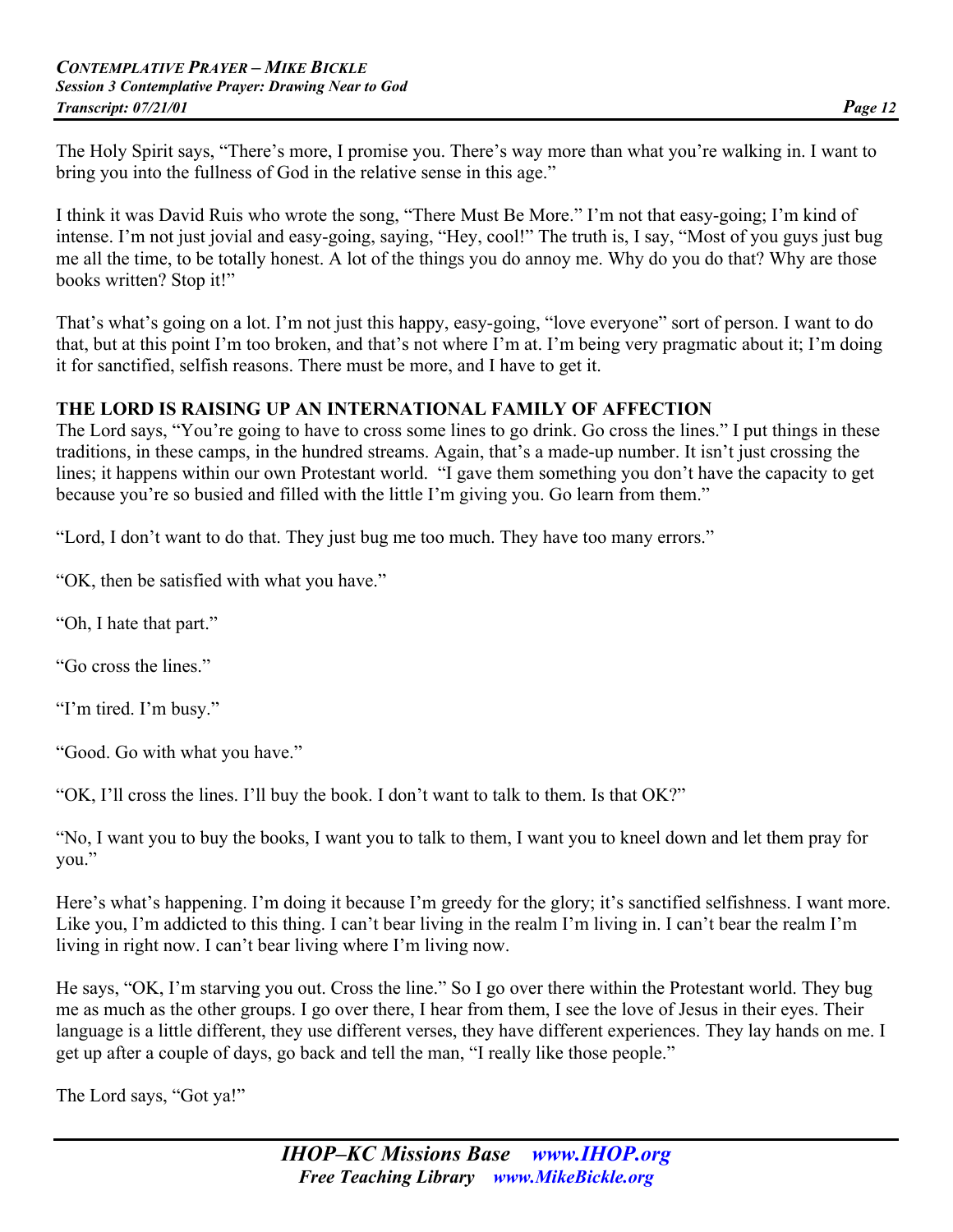"Lord, I accidentally fell in love with them. I'm not really into that part, but I really like them now. They're not as strange as I thought. They really love You like I do. They just have a few heresies, that's all, but I'm stuck. I really like them. I'm in a total jam right now. I like them."

The Lord says, "Got ya!" He only gives a little to each part of the body, so we have to cross the lines because He's raising up an international family of affection.

"I love them and I enjoy them and I want you to feel some of what I feel when I look at them when they worship Me. I enjoy them. They love My Son. I want you to enjoy a little of what I enjoy when I look at them."

I'm enriched and I say, "Lord, I really appreciate the new horizons and the new understandings."

I have this really radical thing called, "I only do Jesus in the Word of God and it has to fit in there," but lots of it does that I never thought of. All that other stuff that's not in that circle, I don't even think about. The man says, "Pray about it."

I say, "Nope. If it isn't clear in the Bible and it isn't about Jesus, I just don't do it." That's how I'm built, but I find so much of Jesus and so many new understandings of the Scriptures in all these different camps—the Protestants and the Orthodox and the Messianic. I walk away saying, "I like them, I really do like them. I enjoy You enjoying them a little, Lord, and it's really cool what You're doing called bringing forth the Bride of Christ from all the nations." We have to know there's a safety net; it's the beauty of Jesus.

#### **YOU'LL ENTER INTO FULLNESS WHEN YOU GO WITH ALL THE SAINTS**

We don't normally do what we did in the worship meeting this morning at IHOP-KC. We just want to gaze; we want to sing the hymns of Revelation and the Song of Solomon, songs of the worthy Man and His beauty and His passion. That's our safety: we can connect with the worthy Man and his worthy Father. We can go there and stay in the Scriptures with hearts of love.

The Lord says, "If you'll do it with all the saints, you're going to know" (Eph. 3:19, paraphrased). That word *know* means intimate experience. Adam knew Eve. This isn't just cognitive. You'll enter into experience when you do it with all the saints. You'll experience new realms of the fullness of the Godhead, and it's only after that that fullness comes. Fullness comes out of what the Holy Spirit has taught the whole Church throughout all time and eternity. In eternity we will be drinking of the different streams.

"There are different streams in eternity?" I don't know; there are all kinds of different peoples and tribes, and we will be learning from each other in eternity. I want to experience more. I want to get into that treasure chest. I want more. I want more. I want more. It's hurting. I want more. You want more. You can only have more with all the saints. You don't have to join them; you don't have to agree with them. You don't even go outside of the boundaries of Jesus in the written Word of God, but there are scores, there are volumes of treasure about Jesus in the written Word of God that I've never thought of, that can bring us deeper into the contemplative world.

Again, in a lot of these books, in a lot of the things I study, I read page 10 and say, "Wrong"; page 11: "Wrong": page 12: "Oh my, I never knew that"; page 13: "Ay, ay, ay!" page 14: "Hmmm, that's confusing"; page 15: Wrong!" page 16: "Wrong"; page 17: "Oh, Lord, I didn't know anything about that."